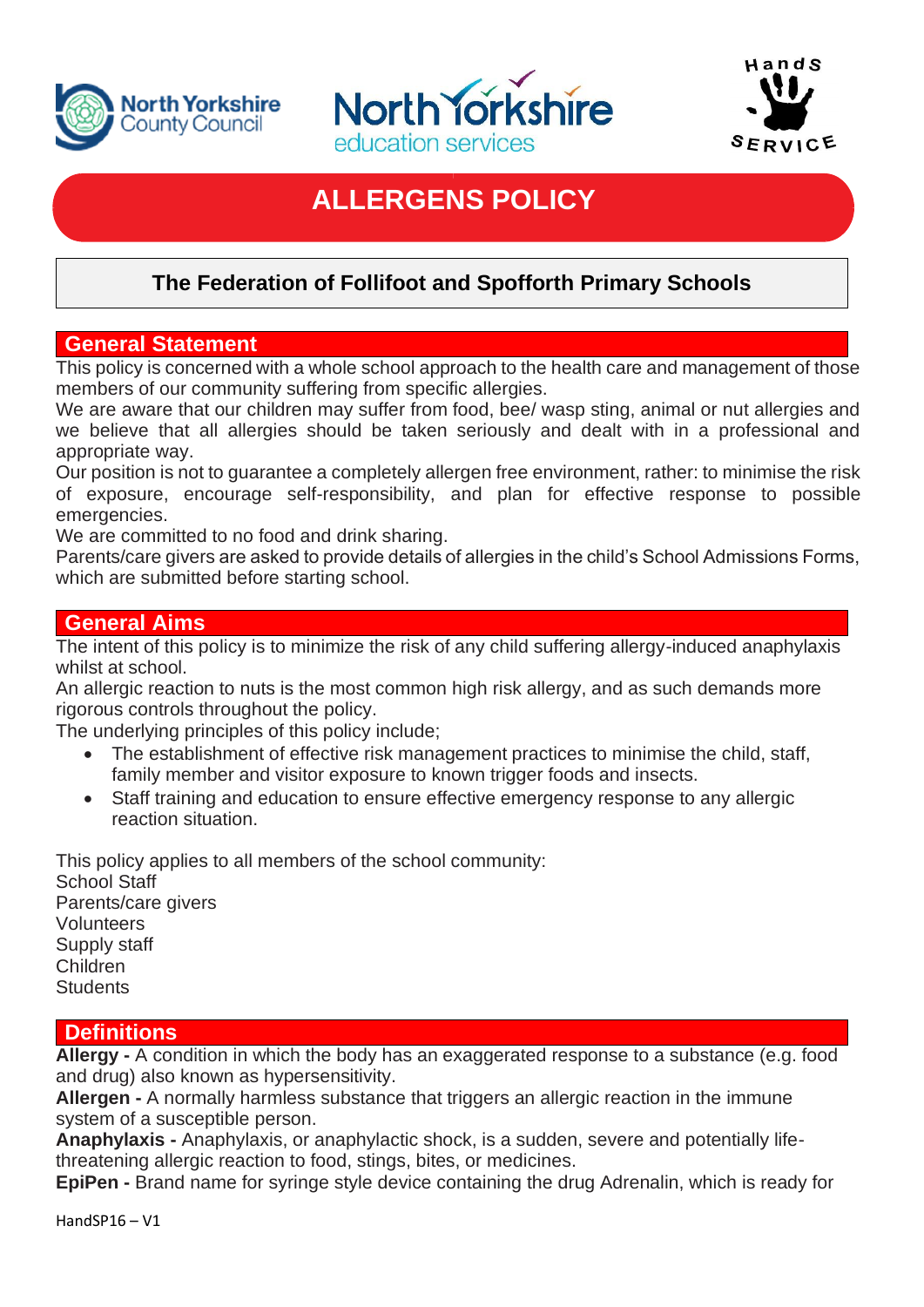immediate inter-muscular administration.

**Minimized Risk Environment**- An environment where risk management practices (e.g. Risk assessment forms) have minimised the risk of (allergen) exposure.

**Health Care Plan** - A detailed document outlining an individual child's condition treatment, and action plan for location of EpiPen.

## **Procedures and Responsibilities for Allergy Management**

#### **General**

- The involvement of parents/care givers and staff in establishing individual Health Care Plans.
- The establishment and maintenance of practices for effectively communicating a child's healthcare plan to all relevant staff.
- Staff training in anaphylaxis management, including awareness of triggers and first aid procedures to be followed in the event of an emergency.
- Age appropriate education of the children with severe food allergies.

#### **Medical Information**

- The school will seek updated information via medical form at the commencement of each calendar year.
- Furthermore, any change in a child's medical condition during the year must be reported to the school.
- For children with an allergic condition, the school requires parents/care givers to provide written advice from a doctor (GP), which explains the condition, defines the allergy triggers and any required medication.
- The Headteacher will ensure that a Health Care Plan is established and updated for each child with a known allergy.
- All members of staff are required to review and familiarise themselves with the medical information.
- Where children with known allergies are participating in school excursions, the risk assessments must include this information.

#### **Medical Information (EpiPens)**

Where EpiPens (Adrenalin) are required in the Health Care Plan:

- Parents/care givers are responsible for the provision and timely replacement of the EpiPens.
- The EpiPens are located securely in relevant locations approved by the Headteacher.
- EpiPens will be located so that all adults involved with the child know where they are at all times.

#### **The Role of Parents/care givers**

Parents/care givers are responsible for providing, in writing, on-going accurate and current medical information to the school.

Parents/care givers are to send a letter and meet with the school to confirm and detail the nature of the allergy; including:

- The allergen (the substance the child is allergic to)
- The nature of the allergic reaction (from rash, breathing problems to anaphylactic shock)
- What to do in case of allergic reaction, including any medication to be used and how it is to be used.
- Control measures such as how the child can be prevented from getting into contact with the allergen.
- If a child has an allergy requiring an EpiPen a Health Care Plan must be completed and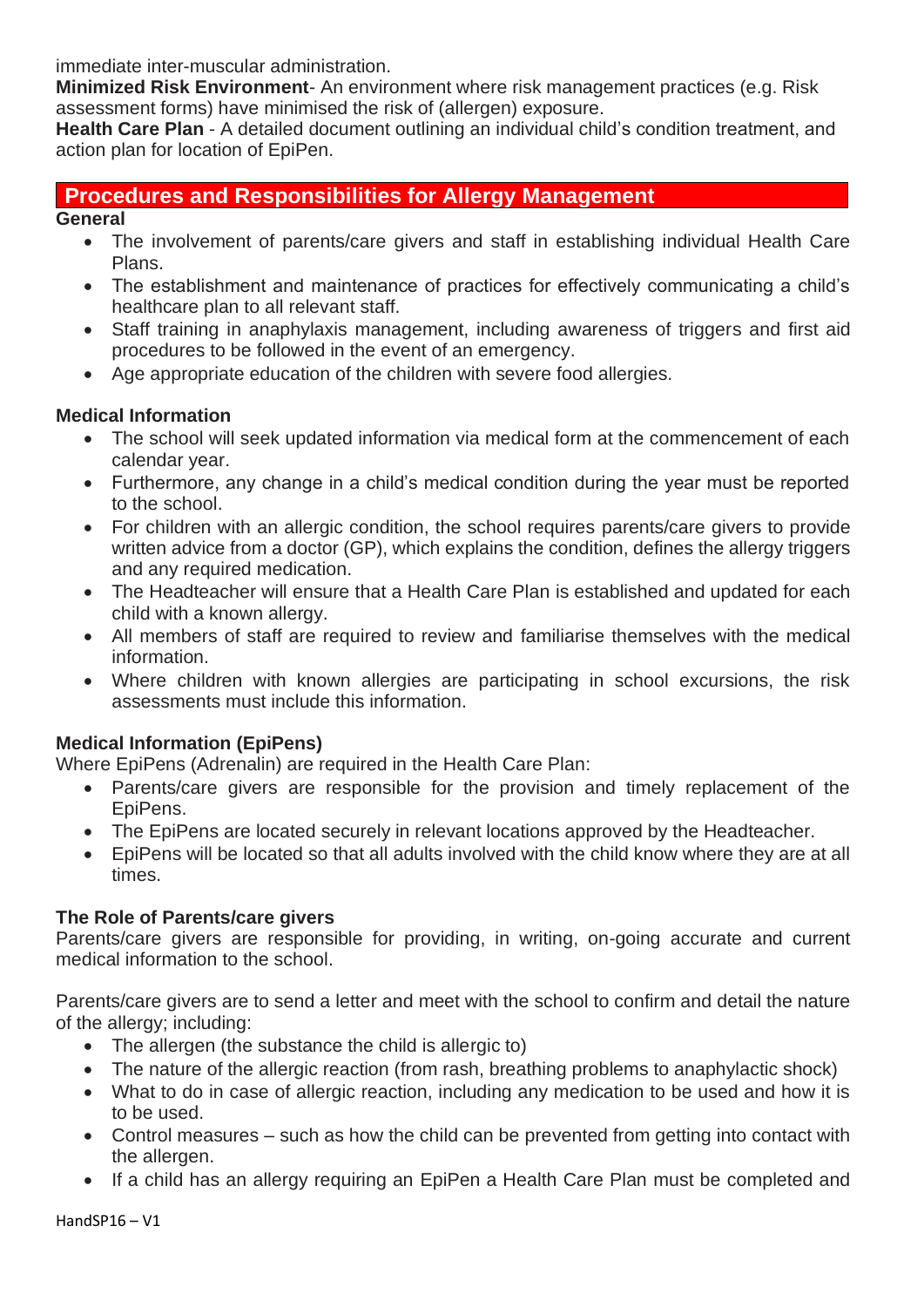signed by the parents/care givers.

- It is the responsibility of the parents/care givers to provide the school with up to date medication / equipment clearly labelled in the original packaging.
- In the case of life saving medication like EpiPens the child will not be allowed to attend without it.
- Parents/care givers are also required to provide up to date emergency contact information.
- Snacks and lunches brought into school are provided by each child's Parent/care giver.
- It is their responsibility to ensure that the contents are safe for the child to consume.
- Parents/care givers should liaise with Staff about appropriateness of snacks and any foodrelated activities (e.g. cooking)

#### **The Role of Staff**

Staff are responsible for familiarising themselves with the policy and to adhere to health & safety regulations regarding food and drink.

- If a child's School Admissions Form states that they have an allergy then a Health Care Plan is needed. A risk assessment should be carried out and any actions identified to be put in place. The Assessment should be stored with the child's Health Care Plan.
- Upon determining that a child attending school has a severe allergy, a team meeting will be set up as soon as possible where all staff concerned attend to update knowledge and awareness of child's needs.
- All staff who come into contact with the child will be made aware of what treatment/medication is required by the Headteacher or Inclusion Team and where any medication is stored.
- All staff are to promote hand washing before and after eating.
- Snack time foods are monitored by staff and are peanut, nut free and other allergens depending on the children attending. All staff should know the procedures at snack and lunch time to ensure the safety of children with allergies.
- However staff cannot guarantee that foods will not contain traces of nuts.
- All tables are cleaned with an approved solution.
- Children are not permitted to share food.
- We provide specific EpiPen use training.
- We may ask parents/care givers for a list of food products and food derivatives the child must not come into contact with.
- Emergency medication should be easily accessible, especially at times of high risk.
- Staff should liaise with parents/care givers about snacks and any food-related activities.

## **Actions**

## **In the event of a child suffering an allergic reaction:**

- We will delegate someone to contact the child's parents/care givers.
- If a child becomes distressed or symptoms become more serious telephone 999.
- Keep calm, make the child feel comfortable and give the child space.
- If medication is available it will be administered as per training and in conjunction with the Supporting Children with Medical Conditions Policy.
- If parents/care givers have not arrived by the time ambulance arrives, a member of staff will accompany the child to hospital.
- If a child is taken to hospital by car, two members of staff will accompany them.

## **Role of other parents/care givers**

Snacks and lunches brought into the school by other parents/care givers should be peanut and nut free wherever possible.

The school will ensure that parents/care givers are regularly reminded and will monitor the contents of lunchboxes and snack.